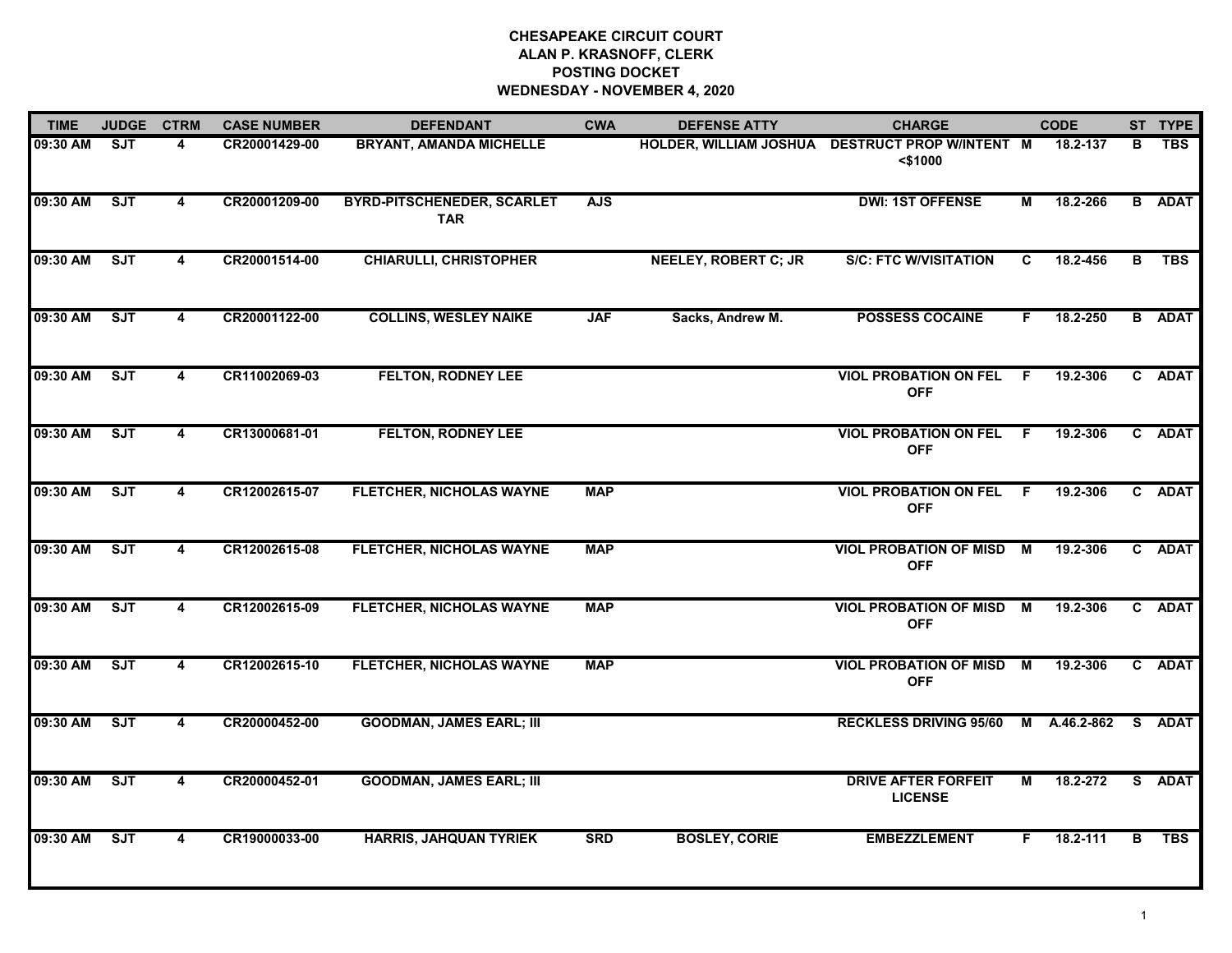# **CHESAPEAKE CIRCUIT COURT ALAN P. KRASNOFF, CLERK POSTING DOCKET WEDNESDAY - NOVEMBER 4, 2020**

| <b>TIME</b> | <b>JUDGE</b> | <b>CTRM</b> | <b>CASE NUMBER</b> | <b>DEFENDANT</b>                               | <b>CWA</b> | <b>DEFENSE ATTY</b>     | <b>CHARGE</b>                              |     | <b>CODE</b>     |          | ST TYPE       |
|-------------|--------------|-------------|--------------------|------------------------------------------------|------------|-------------------------|--------------------------------------------|-----|-----------------|----------|---------------|
| 09:30 AM    | <b>SJT</b>   | 4           | CR19000033-01      | <b>HARRIS, JAHQUAN TYRIEK</b>                  |            |                         | FTA - RESTITUTION REVIEW M                 |     | 18.2-456        |          | <b>B</b> ADAT |
| 09:30 AM    | SJT          | 4           | CR20001338-00      | <b>HUGHES, DAVID TERRELL</b>                   | <b>ASA</b> |                         | <b>PWID COCAINE</b>                        | F.  | 18.2-248        |          | <b>B</b> ADAT |
| 09:30 AM    | ST           | 4           | CR20000561-00      | <b>MCINTOSH, JOSHUA MICHAEL</b>                |            |                         | <b>POSSESSION OF</b><br><b>MARIJUANA</b>   | M   | $18.2 - 250.1$  |          | S ADAT        |
| 09:30 AM    | ST           | 4           | CR20000561-01      | <b>MCINTOSH, JOSHUA MICHAEL</b>                |            |                         | <b>NOT SURRENDER</b><br>TITLE/PLATE/ETC.   |     | $46.2 - 613(1)$ | <b>S</b> | <b>TBS</b>    |
| 09:30 AM    | ST           | 4           | CR17001170-02      | SMITH, CORNELL UYLSSES; JR                     |            |                         | <b>VIOL PROBATION ON FEL</b><br><b>OFF</b> | -F. | 19.2-306        |          | C ADAT        |
| 09:30 AM    | ST           | 4           | CR20001366-00      | <b>STUART, KATHRYN ANN</b>                     |            | <b>WOODLEY, CAMELIA</b> | <b>DWI: 1ST OFFENSE</b>                    |     | M A.18.2-266    | B        | <b>TBS</b>    |
| 09:30 AM    | ST           | 4           | CR17002226-03      | THOMPSON, D'SHAWN ANTHONY                      |            |                         | FTC - ASAP                                 | М   | 18.2-456        |          | <b>B</b> ADAT |
| 10:30 AM    | ST           | 4           | CR09002664-02      | <b>ROBERTS, JEREMIAH</b><br><b>CHRISTOPHER</b> |            |                         | <b>VIOL PROBATION ON FEL</b><br><b>OFF</b> | F.  | 19.2-306        |          | C ADAT        |
| 10:30 AM    | ST           | 4           | CR10002612-06      | <b>ROBERTS, JEREMIAH</b><br><b>CHRISTOPHER</b> |            |                         | <b>VIOL PROBATION ON FEL</b><br><b>OFF</b> | F.  | 19.2-306        |          | C ADAT        |
| 10:30 AM    | ST           | 4           | CR10002612-07      | <b>ROBERTS, JEREMIAH</b><br><b>CHRISTOPHER</b> |            |                         | <b>VIOL PROBATION ON FEL</b><br><b>OFF</b> | F.  | 19.2-306        |          | C ADAT        |
| 10:30 AM    | ST           | 4           | CR18000446-02      | <b>ROBERTS, JEREMIAH</b><br><b>CHRISTOPHER</b> |            |                         | <b>VIOL PROBATION ON FEL</b><br><b>OFF</b> | F.  | 19.2-306        |          | C ADAT        |
| 10:30 AM    | <b>SJT</b>   | 4           | CR18000446-03      | <b>ROBERTS, JEREMIAH</b><br><b>CHRISTOPHER</b> |            |                         | <b>VIOL PROBATION ON FEL</b><br><b>OFF</b> | F.  | 19.2-306        |          | C ADAT        |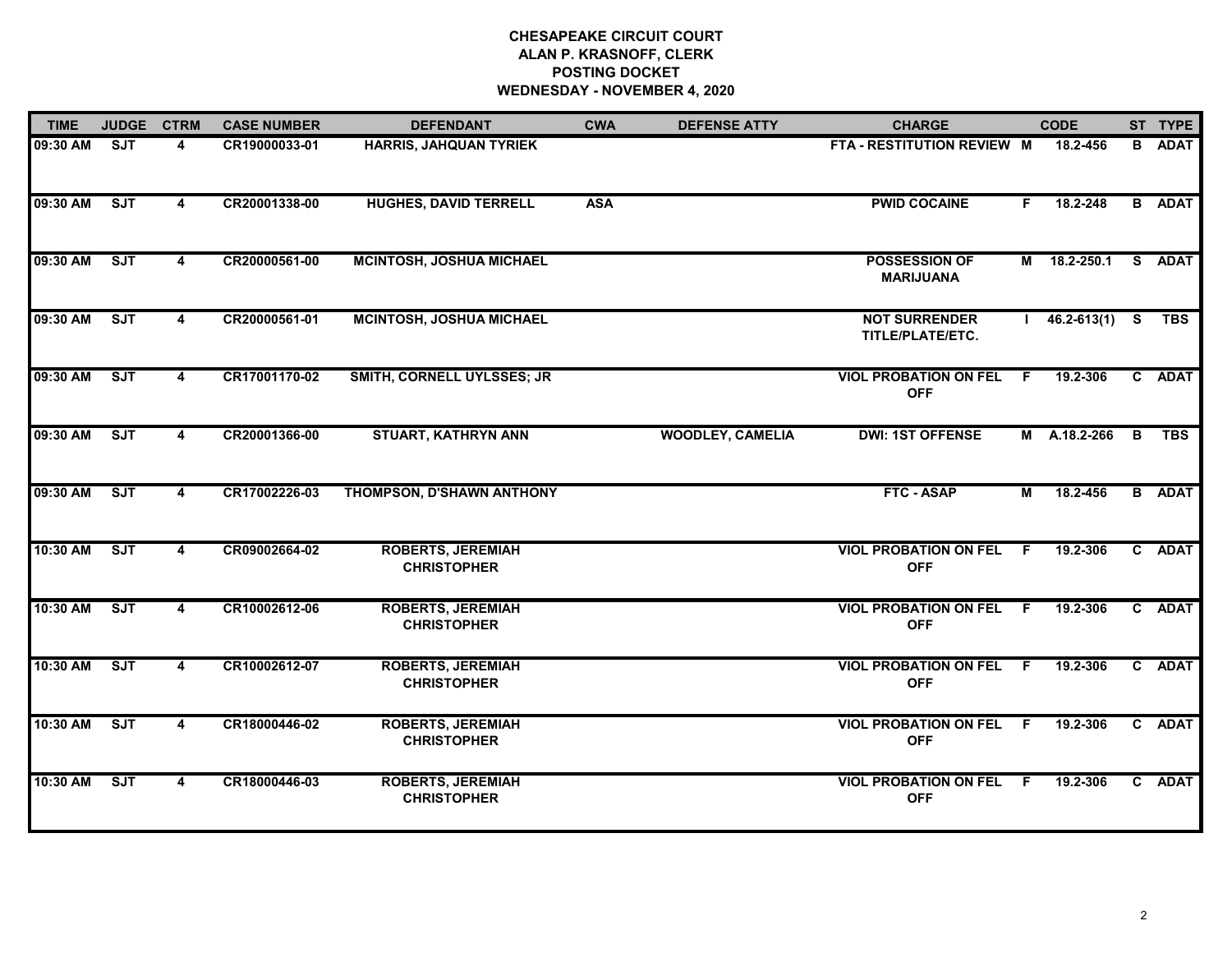| <b>Hearing</b><br>Time | Judge      | Court-<br>room | Case #                           | <b>Plaintiff</b>                                     | <b>Defendant</b>                            | <b>Plaintiff Attorney</b>    | <b>Defendant Attorney</b>               | <b>Hearing</b><br><b>Type</b> | <b>Duration</b> |
|------------------------|------------|----------------|----------------------------------|------------------------------------------------------|---------------------------------------------|------------------------------|-----------------------------------------|-------------------------------|-----------------|
| 09:00 AM               | <b>JWB</b> | $\overline{2}$ | Jones / Kinser                   | <b>COMMISSIONERS OF</b><br><b>ACCOUNTS DOCKET</b>    |                                             |                              |                                         |                               |                 |
| 09:00 AM               | <b>JWB</b> | $\overline{2}$ | CL17000774-02                    | <b>CORTEZ, SHANNON MARIE</b>                         | <b>CORTEZ, PEDRO PATRICK</b>                | <b>COMMANDER, MARY G</b>     | <b>PROSE</b>                            | <b>SC</b>                     | 30M 0 H 0 D     |
| 09:00 AM               | <b>JWB</b> | $\overline{2}$ | CL18004246-00                    | <b>LAWRENCE, ELIZABETH</b>                           | <b>MARTINEZ-MUNCIA, NOE</b>                 | <b>COHN, SAMANTHA I</b>      | <b>PROSE</b>                            | <b>DJ</b>                     | 15M 0 H 0 D     |
| 09:00 AM               | <b>JWB</b> | $\mathbf{2}$   | CL20007569-00                    | <b>WHITE-JACKSON, SHEILA</b>                         | <b>JACKSON, DAVID L</b>                     | <b>COMMANDER, MARY G</b>     | <b>PROSE</b>                            | <b>PL</b>                     | OM1H0D          |
| 11:15 AM               | <b>JWB</b> |                | WEBX CL20001423-00               | <b>ARRINGTON, DEYONNA B</b>                          | <b>ARRINGTON, DION B</b>                    | PRO SE                       | PRO SE                                  | <b>AMEN</b>                   | 15M 0 H 0 D     |
| 11:30 AM               | <b>JWB</b> |                | WEBX CL18006252-00               | <b>EDWARDS, LORI MICHELLE</b>                        | <b>EDWARDS, DONALD PAUL;</b><br>JR          | <b>PROSE</b>                 | <b>AMICK, REGINA F</b>                  | <b>MOT</b>                    | OM1H0D          |
| 01:00 PM               | <b>JWB</b> |                | WEBX CL20007611-00               | <b>ANGELLO, ZACHARY</b>                              | <b>ANGELO, HOLLAND</b>                      | <b>COMMANDER, MARY G</b>     | PRO SE                                  | <b>PL</b>                     | 30M 0 H 0 D     |
| 02:00 PM               | <b>JWB</b> |                | WEBX CL20003377-00               | *BELVINS, BOBBY L                                    | *MILLS, ANNE F                              | <b>OWEN, W JOSEPH</b>        | <b>LARSEN, GREGORY S</b>                | <b>DEM</b>                    | 30M0H0D         |
| 09:00 AM               |            |                | MATA WEBX CL20002555-00          | <b>GALIOTOS, PAUL</b>                                | *DEPARTMENT OF PLANNING PIERCE, NATHANIEL R |                              | <b>STROMAN, JACOB P</b>                 | <b>DEM</b>                    | 15M 0 H 0 D     |
| 09:00 AM               |            |                | MATA WEBX CL20002555-00          | <b>GALIOTOS, PAUL</b>                                | *DEPARTMENT OF PLANNING PIERCE, NATHANIEL R |                              | <b>STROMAN, JACOB P</b>                 | <b>PLEA</b>                   | 30M 0 H 0 D     |
| 09:00 AM               |            |                | MATA WEBX CL20002555-00          | <b>GALIOTOS, PAUL</b>                                | *DEPARTMENT OF PLANNING                     | <b>PIERCE, NATHANIEL R</b>   | <b>STROMAN, JACOB P</b>                 | <b>MOT</b>                    | 15M 0 H 0 D     |
| 10:15 AM               |            |                | MATA WEBX CL19008343-00          | <b>MCLANE, MARY ANN</b>                              | <b>PINNEY, CHARLES G</b>                    | <b>WHELAN, DENNIS J; III</b> | <b>PROSE</b>                            | <b>AMEN</b>                   | 15M 0 H 0 D     |
|                        |            |                | 10:30 AM MATA WEBX CL19008344-00 | <b>MCLANE, SHAWN</b>                                 | <b>PINNEY, CHARLES G</b>                    | <b>WHELAN, DENNIS J; III</b> | <b>PROSE</b>                            | <b>AMEN</b>                   | 15M 0 H 0 D     |
| 10:45 AM               |            |                |                                  | MATA WEBX CL19009003-00 *ROUNDTREE, J DOUGLAS;<br>JR | <b>GLORIA SIMMS, TRUSTEE</b>                | <b>REYES, RYAN R</b>         | <b>CARNEGIE, KAREN</b><br><b>ROBINS</b> | <b>WC</b>                     | 15M 0 H 0 D     |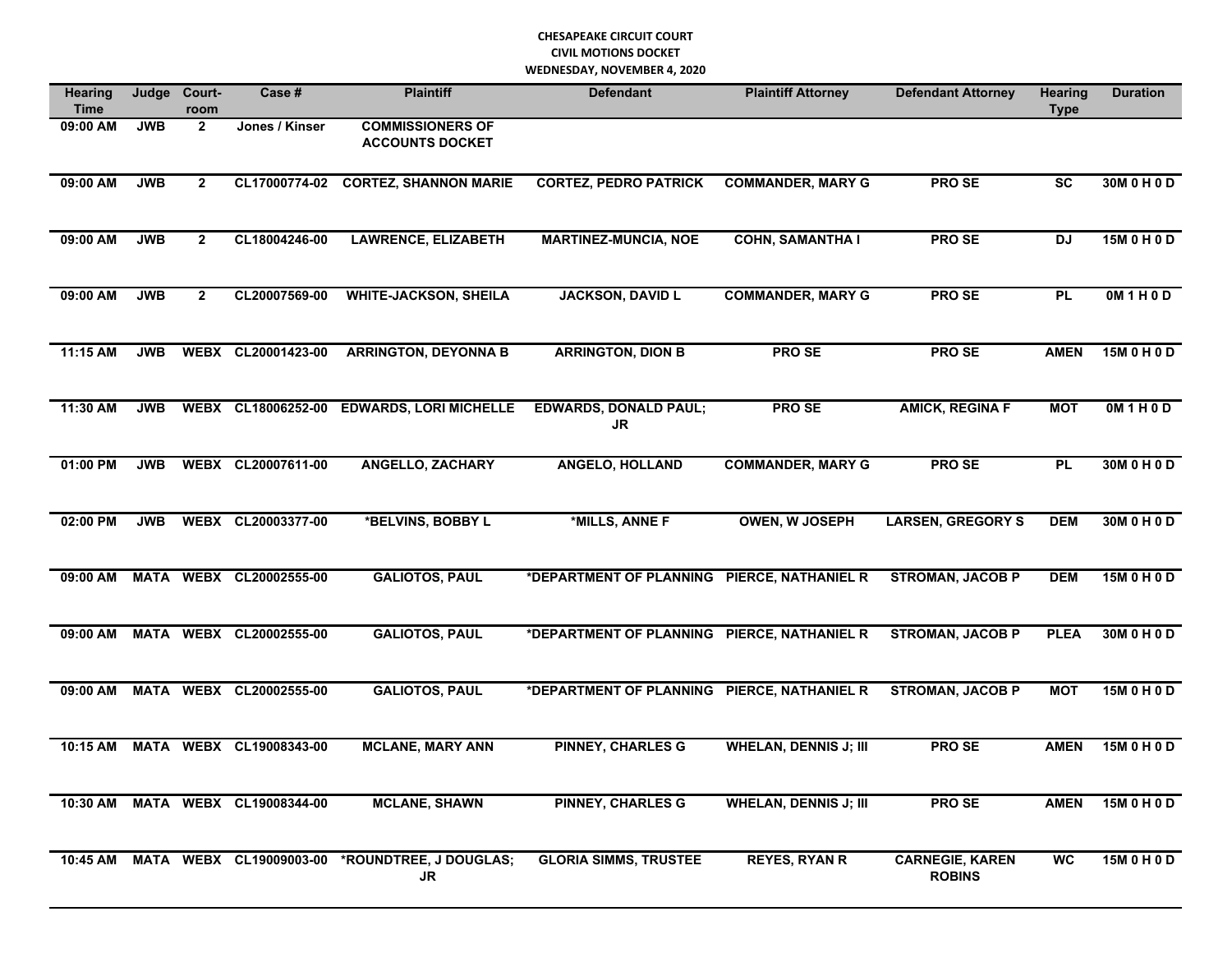| <b>Hearing</b><br><b>Time</b> | Judge      | Court-<br>room | Case #             | <b>Plaintiff</b>                                                 | <b>Defendant</b>                          | <b>Plaintiff Attorney</b>   | <b>Defendant Attorney</b>             | <b>Hearing</b><br><b>Type</b> | <b>Duration</b> |
|-------------------------------|------------|----------------|--------------------|------------------------------------------------------------------|-------------------------------------------|-----------------------------|---------------------------------------|-------------------------------|-----------------|
| 09:00 AM                      | <b>RAB</b> |                | WEBX CL18005348-00 | <b>KLINE, NICHOLAS</b>                                           | <b>OWNBY, MICHAEL</b>                     | <b>SINGLETON, JOHN A</b>    | <b>GALLAGHER, R CRAIG</b>             | <b>COMP</b>                   | 15M 0 H 0 D     |
| 09:30 AM                      | <b>RAB</b> |                | WEBX CL19003260-00 | <b>NEWSOME, TERRIE LYNN</b>                                      | <b>NEWSOME, LEVY P; III</b>               | <b>LINDSEY, JOSEPH C</b>    | PRO SE                                | <b>WC</b>                     | 15M 0 H 0 D     |
| 10:00 AM                      | <b>RAB</b> |                | WEBX CL20004856-00 | <b>PARFITT, MARC R</b>                                           | <b>PARFITT, CAMILLE</b>                   | s                           | NASHATKA, SHANTELL THOMASSON, BRIAN A | <b>COMP</b>                   | 15M 0 H 0 D     |
| 10:30 AM                      | <b>RAB</b> |                | WEBX CL15002906-02 | <b>STRANG, CHRISTINE R</b>                                       | <b>STRANG, CHRISTOPHER E</b>              | <b>WOOD, SHELLY F</b>       | <b>SNELLINGS, MICHAEL</b><br>O        | <b>SC</b>                     | 30M 0 H 0 D     |
| 10:30 AM                      | <b>RAB</b> |                | WEBX CL15002906-02 | <b>STRANG, CHRISTINE R</b>                                       | <b>STRANG, CHRISTOPHER E</b>              | <b>WOOD, SHELLY F</b>       | <b>SNELLINGS, MICHAEL</b><br>O        | <b>SC</b>                     | 30M 0 H 0 D     |
| 12:00 PM                      | <b>RAB</b> |                | WEBX CL20003178-00 | *CITY OF CHESAPEAKE                                              | <b>*THRASHER, WARREN L</b>                | <b>WISNIEWSKI, DANIEL J</b> | <b>PLUMLEE, J BRYAN</b>               | <b>COMP</b>                   | 30M 0 H 0 D     |
| 12:00 PM                      | <b>RAB</b> |                | WEBX CL20003178-00 | *CITY OF CHESAPEAKE                                              | *THRASHER, WARREN L                       | <b>WISNIEWSKI, DANIEL J</b> | PLUMLEE, J BRYAN                      | <b>MOT</b>                    | 30M 0 H 0 D     |
| 02:00 PM                      | <b>RAB</b> | $\overline{7}$ | CL20001469-00      | <b>CROXTON, SHARON D</b>                                         | <b>CROXTON, STEPEHN</b><br><b>EDWARD</b>  | <b>HARDING, DARRELL</b>     | <b>EASON, KURT</b>                    | <b>PL</b>                     | OM1H0D          |
| 02:00 PM                      | <b>RAB</b> | $\overline{7}$ | CL20001469-00      | <b>CROXTON, SHARON D</b>                                         | <b>CROXTON, STEPEHN</b><br><b>EDWARD</b>  | <b>HARDING, DARRELL</b>     | <b>EASON, KURT</b>                    | <b>SC</b>                     | OM1H0D          |
| 02:00 PM                      | <b>RAB</b> | $\overline{7}$ | CL20001469-00      | <b>CROXTON, SHARON D</b>                                         | <b>CROXTON, STEPEHN</b><br><b>EDWARD</b>  | <b>HARDING, DARRELL</b>     | <b>EASON, KURT</b>                    | <b>MOT</b>                    | 30M 0 H 0 D     |
| 02:00 PM                      | <b>RAB</b> | $\overline{7}$ | CL20001469-00      | <b>CROXTON, SHARON D</b>                                         | <b>CROXTON, STEPEHN</b><br><b>EDWARD</b>  | <b>HARDING, DARRELL</b>     | <b>EASON, KURT</b>                    | <b>COMP</b>                   | 30M 0 H 0 D     |
| 09:00 AM                      | <b>RDS</b> | <b>WEBX</b>    | CL20004752-00      | <b>GONZALEZ, LIDIA FAVIOLA</b>                                   | <b>WADDELL, CHRISTIAN</b><br><b>CANEA</b> | PFEIFFER, EDRIE             |                                       | <b>FD</b>                     | 15M 0 H 0 D     |
| 01:00 PM                      | <b>RDS</b> |                | WEBX CL20003848-00 | *BROOKS, CHERYL                                                  | <b>ZEEK, BARBARA ANNE</b>                 | <b>REYES, RYAN R</b>        | <b>PROSE</b>                          | <b>APTG</b>                   | 30M 0 H 0 D     |
| 01:30 PM                      | <b>RDS</b> |                |                    | WEBX CL20007382-00 MCELHANNON, JUDITH ANNE MCELHANNON JR, WALTER | <b>SIMS</b>                               | <b>WOOTEN, KRISTI</b>       | <b>THOMASSON, BRIAN A</b>             | <b>PL</b>                     | OM1H0D          |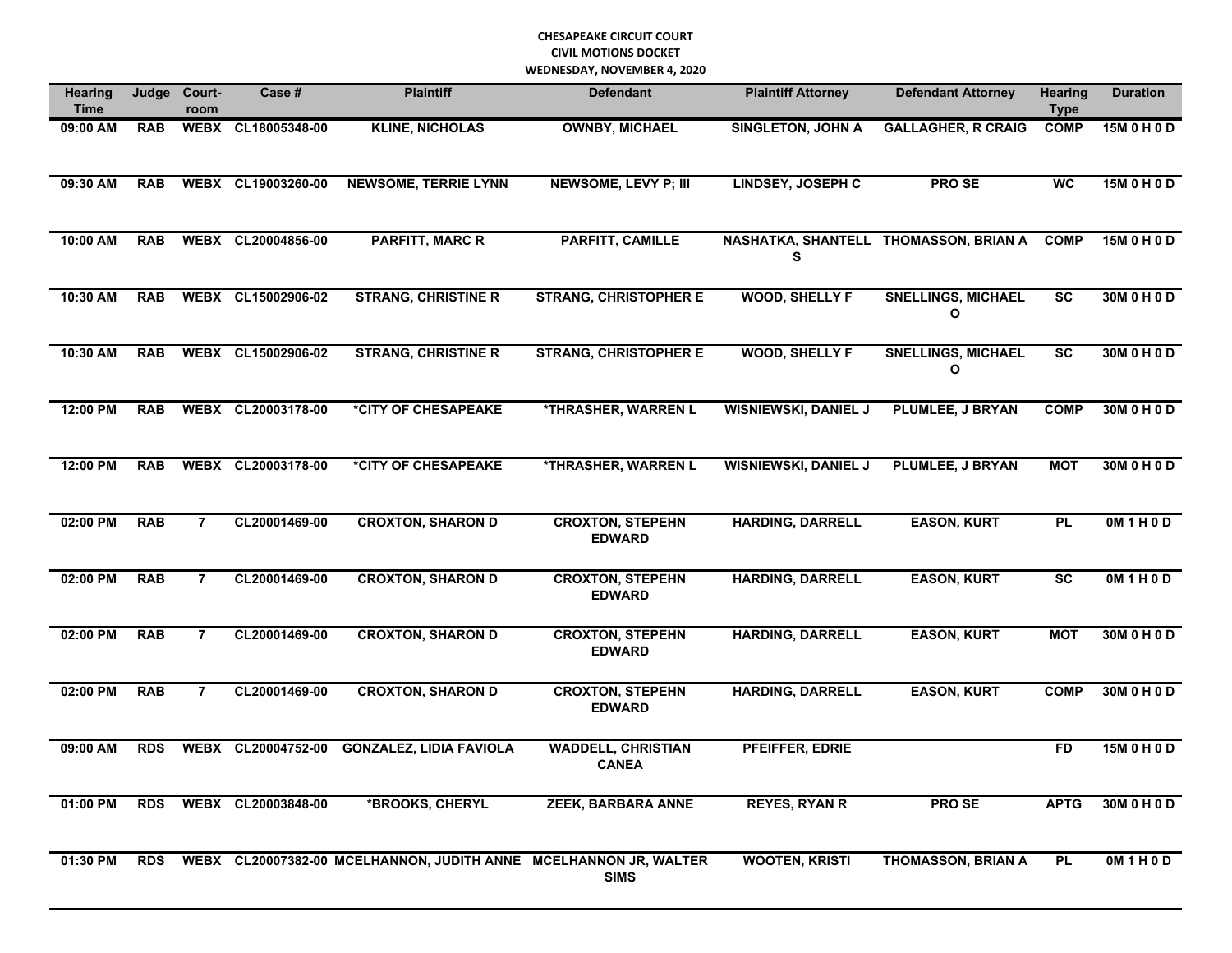| <b>Hearing</b><br><b>Time</b> | Judge      | Court-<br>room          | Case #             | <b>Plaintiff</b>                                    | <b>Defendant</b>                          | <b>Plaintiff Attorney</b>              | <b>Defendant Attorney</b>  | <b>Hearing</b><br><b>Type</b> | <b>Duration</b> |
|-------------------------------|------------|-------------------------|--------------------|-----------------------------------------------------|-------------------------------------------|----------------------------------------|----------------------------|-------------------------------|-----------------|
| 09:01 AM                      | <b>SJT</b> | $\overline{\mathbf{4}}$ | CL20007352-00      | <b>CHESAPEAKE DHS</b>                               | <b>GALLOP-HENRY, MARGIE</b>               | <b>BROWN, LEONARD</b>                  |                            | <b>APTG</b>                   | 30M 0 H 0 D     |
| 09:01 AM                      | <b>SJT</b> | $\overline{\mathbf{4}}$ | CL20007870-00      | <b>CDHS</b>                                         | <b>HALL, CHARLES</b>                      | <b>BROWN, LEONARD L; JR</b>            | <b>PROSE</b>               | <b>APTG</b>                   | 15M 0 H 0 D     |
| 10:00 AM                      | <b>SJT</b> | 4                       | CL17003563-00      | PETERSON, YOLANDA                                   | <b>MOORE, YOLANDA</b>                     | <b>FRAZIER, COURTNEY M</b>             |                            | <b>WC</b>                     | 15M 0 H 0 D     |
| 10:00 AM                      | SJT        | 4                       | CL19009116-00      | PENINSULA MAIN VA, LLC                              | <b>PEELISH, MATTHEW</b>                   | <b>COHN, SAMANTHA B</b>                | <b>PRO SE</b>              | <b>DJ</b>                     | 15M 0 H 0 D     |
| 10:00 AM                      | <b>SJT</b> | $\overline{\mathbf{4}}$ | CL20002376-00      | <b>FAISON, IVORII A</b>                             | <b>MILLER, LA'NASIA MASHAY</b>            | <b>COHN, SAMANTHA B</b>                | <b>PROSE</b>               | <b>DJ</b>                     | 15M 0 H 0 D     |
| 10:00 AM                      | SJT        | $\overline{\mathbf{4}}$ |                    | CL20005195-00 TESTERMAN, JACQUELINE K               | <b>COFFIELD, SYLVIA</b>                   | <b>COHN, SAMANTHA B</b>                |                            | $\overline{D}$                | 15M 0 H 0 D     |
| 10:00 AM                      | <b>SJT</b> | $\overline{\mathbf{4}}$ | CL20005706-00      | <b>BENJAMIN RUSSELL BY</b><br><b>GEICO</b>          | <b>SEEBO, LEONE F</b>                     | <b>COHN, SAMANTHA B</b>                |                            | <b>MOT</b>                    | 15M 0 H 0 D     |
| 10:00 AM                      | ST         | $\overline{4}$          | CL20005975-00      | <b>HARRIOTT, DORIAN</b>                             | <b>SEEBO, LEONE F</b>                     | <b>COHN, SAMANTHA B</b>                |                            | <b>MOT</b>                    | 15M 0 H 0 D     |
| 10:00 AM                      | <b>SJT</b> | $\overline{\mathbf{4}}$ | CL20005976-00      | <b>MCCALL, JASON</b>                                | <b>SEEBO, LEONE F</b>                     | <b>COHN, SAMANTHA B</b>                |                            | <b>MOT</b>                    | 15M 0 H 0 D     |
| 11:00 AM                      | <b>SJT</b> | $\overline{\mathbf{4}}$ | CJ20-8             | IN RE JUVENILE APPEAL                               | IN RE JUVENILE APPEAL                     |                                        | <b>NELSON, SARAH E</b>     | <b>MOT</b>                    | 45M 0H 0D       |
| 01:30 PM                      | ST         |                         | WEBX CL19004592-00 | <b>ARMSTRONG, TAMMY</b><br><b>KITTRELL</b>          | <b>ARMSTRONG, STEPHEN</b><br><b>PARKS</b> | <b>DAVIS, MARY</b><br><b>ELIZABETH</b> | <b>MUNN, EMILY M</b>       | <b>MOT</b>                    | 30M 0 H 0 D     |
| 02:00 PM                      | <b>SJT</b> | 4                       | CL17005702-00      | <b>COMMONWEALTH</b>                                 | *STIGGER, DONAL T<br><b>CARTEN; JR</b>    | <b>ABBEY, AMANDA S</b>                 | <b>PROSE</b>               | <b>FOF</b>                    | M H D           |
| 02:00 PM                      | SJT        | $\overline{\mathbf{4}}$ |                    | CL18006292-00 ROSSIN, MICHAEL STANLEY;<br><b>SR</b> | <b>COMMONWEALTH</b>                       | <b>PROSE</b>                           | <b>CAMPBELL, WILLIAM H</b> | <b>OLP</b>                    | M H D           |
| 02:00 PM                      | <b>SJT</b> | $\overline{\mathbf{4}}$ | CL20002020-00      | <b>COMMONWEALTH</b>                                 | <b>BASNIGHT, DARNELL</b>                  | <b>PROSE</b>                           | <b>PROSE</b>               | <b>MOPT</b>                   | M H D           |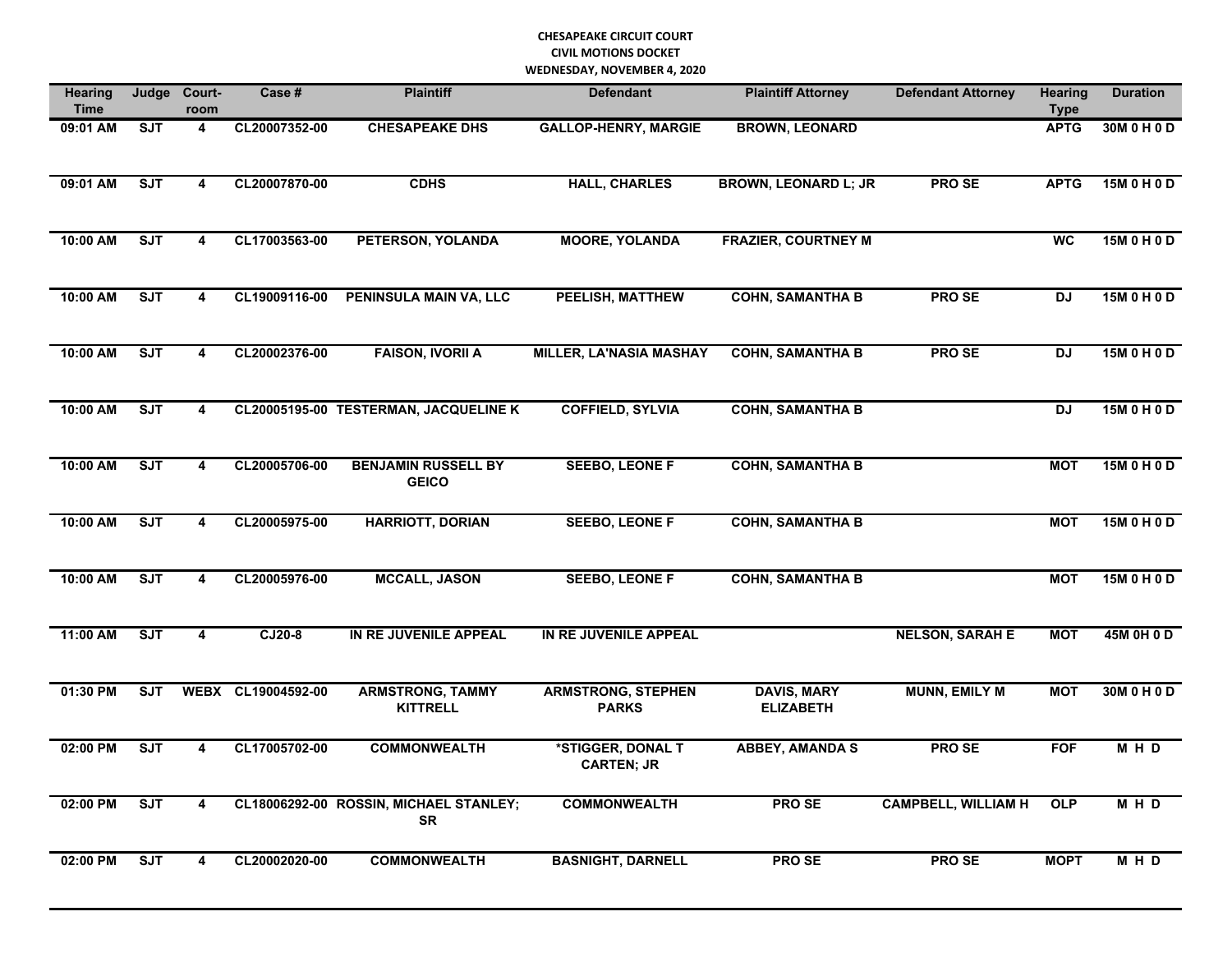| <b>Hearing</b><br><b>Time</b> |            | Judge Court-<br>room    | Case #        | <b>Plaintiff</b>                          | <b>Defendant</b>                           | <b>Plaintiff Attorney</b>                   | <b>Defendant Attorney</b>  | <b>Hearing</b><br><b>Type</b> | <b>Duration</b> |
|-------------------------------|------------|-------------------------|---------------|-------------------------------------------|--------------------------------------------|---------------------------------------------|----------------------------|-------------------------------|-----------------|
| 02:00 PM                      | <b>SJT</b> | 4                       | CL20003516-00 | <b>CAVINESS, KIMBERLY ANN</b>             | <b>COMMONWEALTH OF</b><br><b>VIRIGINIA</b> | MCCORMACK, JARRETT CAMPBELL, WILLIAM H<br>L |                            | <b>PRES</b>                   | M H D           |
| 02:00 PM                      | <b>SJT</b> | $\overline{\mathbf{4}}$ |               | CL20004800-00 STILL, LAMONTE JOHNELLE     | <b>COMMONWEALTH</b>                        | <b>O'BRIEN, WILLIAM H</b>                   | <b>CAMPBELL, WILLIAM H</b> | <b>OLP</b>                    | MHD             |
| 02:00 PM                      | <b>SJT</b> | $\overline{4}$          | CL20004983-00 | <b>CIESLEWICZ, KERRY</b><br><b>EUGENE</b> | <b>COMMONWEALTH</b>                        | <b>STOKES, MARK B</b>                       | <b>CAMPBELL, WILLIAM H</b> | <b>OLP</b>                    | M H D           |
| 02:00 PM                      | <b>SJT</b> | 4                       | CL20005191-00 | <b>POWELL, JEFFREY SCOTT</b>              | <b>COMMONWEALTH</b>                        | <b>BLACK, HUGH E; III</b>                   | <b>CAMPBELL, WILLIAM H</b> | <b>OLP</b>                    | M H D           |
| 02:00 PM                      | <b>SJT</b> | $\overline{\mathbf{4}}$ | CL20005800-00 | <b>BOKMILLER, RICHARD</b><br><b>GRANT</b> | <b>COMMONWEALTH</b>                        | <b>PROSE</b>                                | <b>CAMPBELL, WILLIAM H</b> | <b>PRES</b>                   | M H D           |
| 02:00 PM                      | <b>SJT</b> | $\overline{\mathbf{4}}$ | CL20006598-00 | <b>LEE, TIFFANY MARIE</b>                 | <b>COMMONWEALTH</b>                        | <b>PLUMLEE, C ERIC</b>                      | <b>CAMPBELL, WILLIAM H</b> | <b>PRES</b>                   | M H D           |
| 02:00 PM                      | <b>SJT</b> | 4                       | CL20006601-00 | <b>LEE, TIFFANY MARIE</b>                 | <b>COMMONWEALTH</b>                        | <b>PLUMLEE, C ERIC</b>                      | <b>CAMPBELL, WILLIAM H</b> | <b>PRES</b>                   | M H D           |
| 02:00 PM                      | ST         | $\overline{\mathbf{4}}$ | CL20006602-00 | <b>LEE, TIFFANY MARIE</b>                 | <b>COMMONWEALTH</b>                        | <b>PLUMLEE, C ERIC</b>                      | <b>CAMPBELL, WILLIAM H</b> | <b>PRES</b>                   | M H D           |
| 02:00 PM                      | <b>SJT</b> | 4                       | CL20006603-00 | <b>LEE, TIFFANY MARIE</b>                 | <b>COMMONWEALTH</b>                        | <b>PLUMLEE, C ERIC</b>                      | <b>CAMPBELL, WILLIAM H</b> | <b>PRES</b>                   | M H D           |
| 02:00 PM                      | ST         | 4                       | CL20006604-00 | <b>LEE, TIFFANY MARIE</b>                 | <b>COMMONWEALTH</b>                        | <b>PLUMLEE, C ERIC</b>                      | <b>CAMPBELL, WILLIAM H</b> | <b>PRES</b>                   | <b>MHD</b>      |
| 02:00 PM                      | ST         | $\overline{\mathbf{4}}$ | CL20006605-00 | <b>LEE, TIFFANY MARIE</b>                 | <b>COMMONWEALTH</b>                        | <b>PLUMLEE, C ERIC</b>                      | <b>CAMPBELL, WILLIAM H</b> | <b>PRES</b>                   | M H D           |
| 02:00 PM                      | <b>SJT</b> | 4                       | CL20006713-00 | <b>MONTGOMERY, KEVIN G; II</b>            | <b>COMMONWEALTH</b>                        | <b>BLACK, HUGH E; III</b>                   | <b>CAMPBELL, WILLIAM H</b> | <b>PRES</b>                   | M H D           |
| 02:00 PM                      | <b>SJT</b> | $\overline{\mathbf{4}}$ | CL20007555-00 | <b>WOODARD, MARK</b>                      | <b>COMMONWEALTH</b>                        | <b>PROSE</b>                                | <b>CAMPBELL, WILLIAM H</b> | <b>OLP</b>                    | M H D           |
| 02:31 PM                      | <b>SJT</b> |                         |               | WEBX CL20000284-01 ALBRECHT, BENJAMIN RAY | <b>ALBRECHT, TESLA JANE</b>                | <b>WOODS, MICHAEL J</b>                     |                            | <b>MOT</b>                    | 30M 0 H 0 D     |